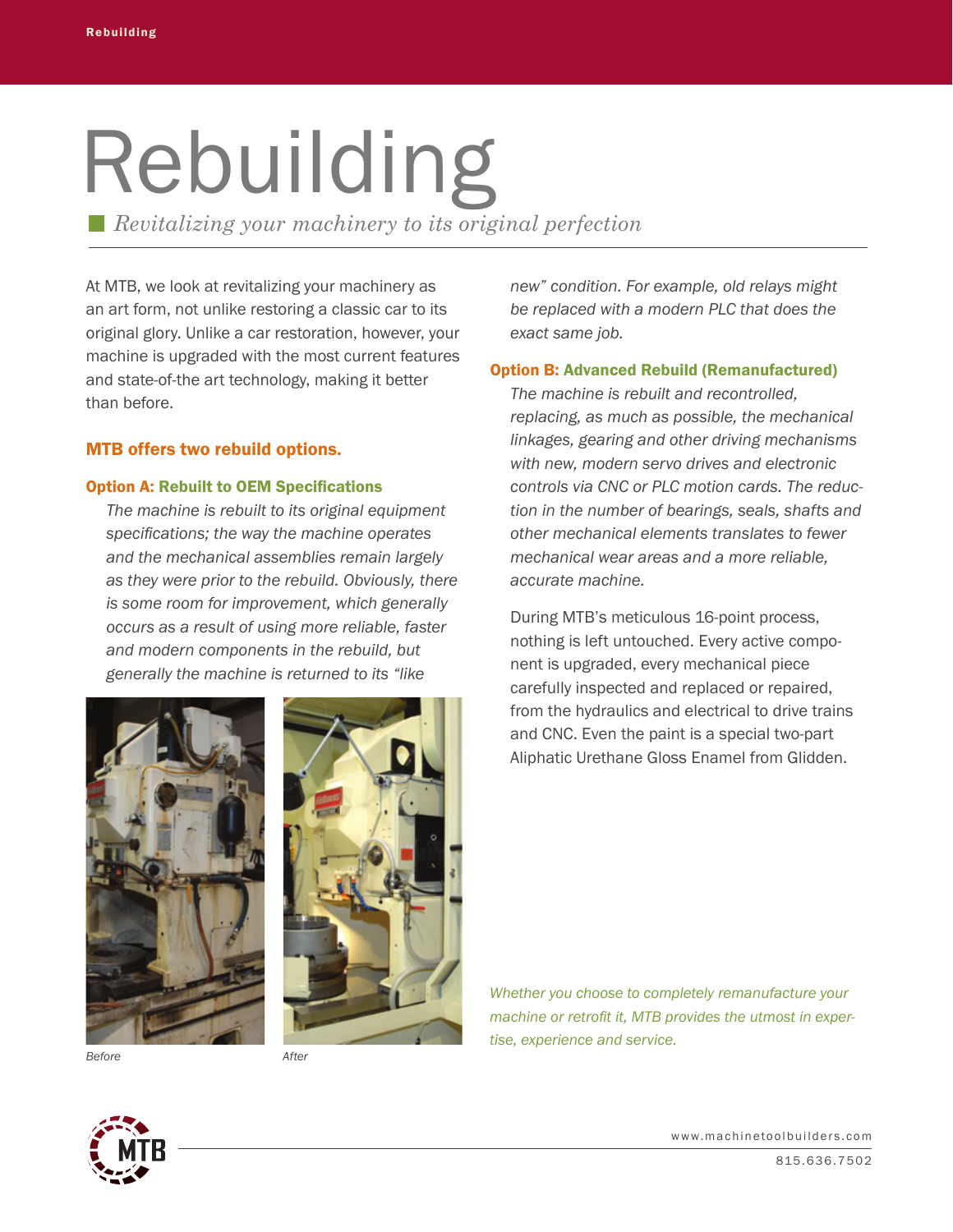# **16-Point Process:** The Rebuilding Process Breakdown





#### 1 : CLEANING

First, the machine is completely disassembled and each piece thoroughly cleaned, either by hand-scraping or -grinding, or by blast-freezing with CO2 and blowing off the frozen oil, sludge and debris. This process ensures a totally clean, dry surface. Engineering is already at work, designing the mechanical and control features, utilizing 3-D modeling software.

#### 2 : GENERAL MECHANICAL

All way surfaces are refinished, either by hand scraping or grinding. Turcite material on the slide underside is used to restore proper alignment with the drive shaft and screw, plus to provide low friction slide.



#### 3 : HEAD AND SPINDLE

Next, head and components are thoroughly cleaned and inspected, and spindle, outboard and internal bearings are replaced, along with seals and gaskets. Geometric alignments of spindle(s), axes, outboard bearings, and tooling are performed to ensure true square precision performance.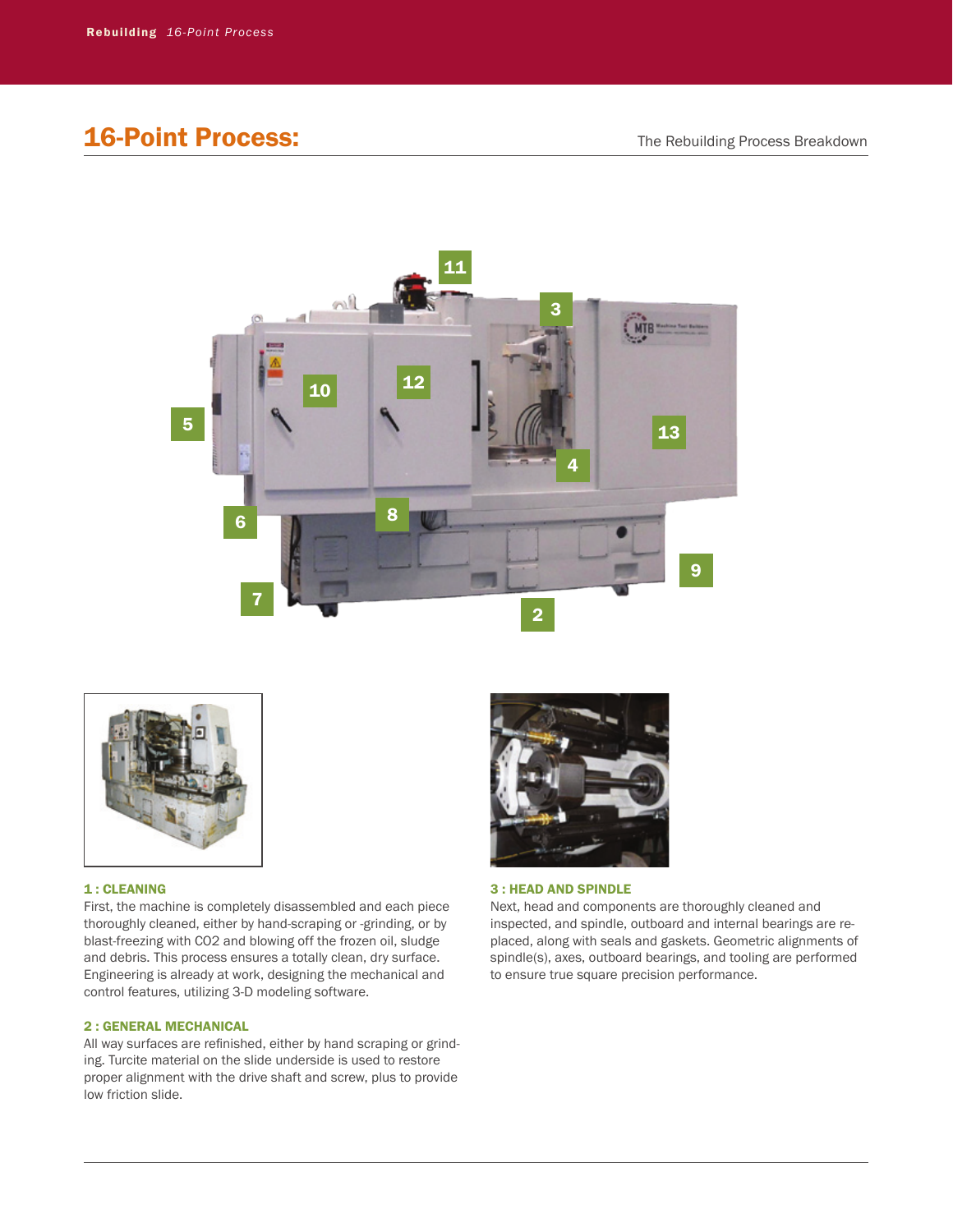The Rebuilding Process Breakdown



#### 4 : WORKTABLE

Now, the table is disassembled and all parts are inspected for wear. Final drive parts are inspected for spacing errors and contact, and the table is then reassembled with the proper lash set. The column and machine base are assembled, radial/axial slide scraping is completed, and the table housing readied for reassembly.



#### 5 : HYDRAULICS

Hydraulics is overhauled, including A) hydraulic pressure valves; and B) hydraulic pumps. MTB installs new or rebuilt hydraulic pumps, hoses, pressure switches, pressure reducing valves, flow controls and pressure regulators.



#### 6 : LUBRICATION

New lubrication valves, pumps, meter blocks, hoses and feedback are installed.



#### 7 : COOLANT

All coolant components, such as pump, motor, hoses and nozzle, are replaced or repaired.

#### 8 : GUARDING

All guarding is returned to its original configuration and function. If guarding is damaged, requires modification for splash protection from coolant, or affects aesthetic, new formed panels are designed and manufactured.



#### 9 : CHIP EXTRACTION

Chip conveyors of various designs and performance configurations are cleaned of swarf, chips and metal particles. Then, all parts, including upper and lower curves, belt rollers, and hinge pins are inspected for wear.



#### 10 : ELECTRICAL

A new electrical cabinet is installed, with all new equipment inside: motor starters, relays, power supplies, transformers, terminal strips and more; all are tagged and identified. Since panel building and wiring practices are very critical for integrating controls, MTB is meticulous in its details for control layout and